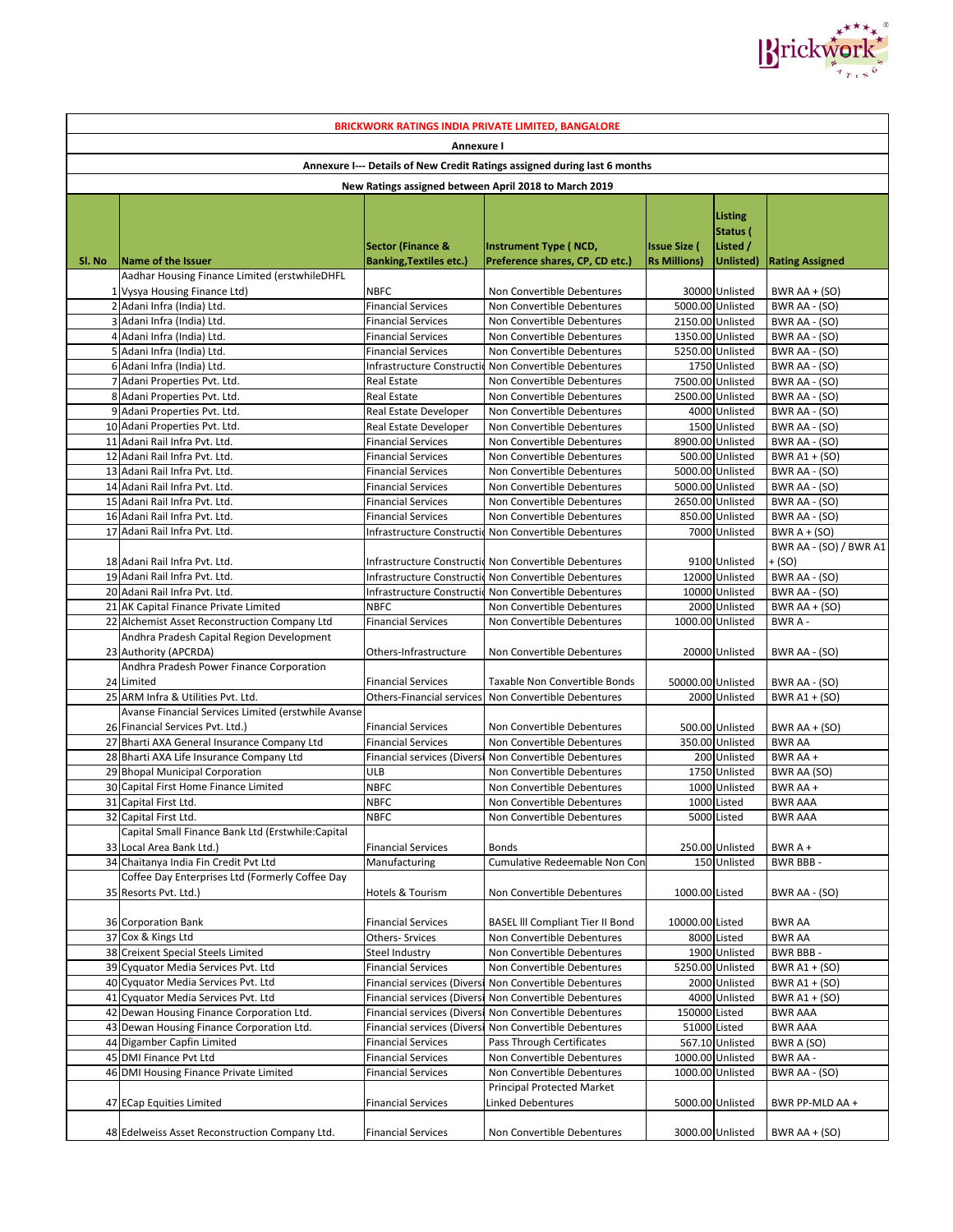|                                                                              | <b>Engineering &amp; Capital</b> |                                                   |                   |                  |                       |
|------------------------------------------------------------------------------|----------------------------------|---------------------------------------------------|-------------------|------------------|-----------------------|
| 49 Elecon Engineering Company Ltd                                            | Goods                            | Non Convertible Debentures                        | 1500.00 Listed    |                  | BWR A -               |
| Emami Infrastructure Limited (erstwhile Emami                                |                                  |                                                   |                   |                  |                       |
| 50 Realty Limited)                                                           | Real Estate Developer            | Non Convertible Debentures                        |                   | 1000 Listed      | BWR AA - (SO)         |
| 51 Emami Realty Limited                                                      | <b>Financial Services</b>        | Non Convertible Debentures                        | 500.00 Listed     |                  | BWR AA - (SO)         |
| 52 Emami Realty Limited                                                      | <b>Financial Services</b>        | Non Convertible Debentures                        | 1000.00 Listed    |                  | BWR AA - (SO)         |
| 53 Ensource Consulting Private Limited                                       | <b>Others - Services</b>         | Non Convertible Debentures                        |                   | 2500 Unlisted    | BWR A (SO)            |
| 54 Enzen Global Solutions Private Limited                                    | Others - Services                | Non Convertible Debentures                        |                   | 1125 Unlisted    | <b>BWRA</b>           |
| 55 Finquest Financial Solutions Pvt. Ltd                                     | NBFC (Leasing/Retail Fina        | Non Convertible Debentures                        |                   | 4000 Unlisted    | <b>BWR BB</b>         |
| 56 Future Ideas Company Ltd.                                                 | <b>Traders</b>                   | Non Convertible Debentures                        |                   | 1000.00 Unlisted | BWR $A + (SO)$        |
| 57 GMR Sports Private Limited                                                | Media and Entertainmen           | Non Convertible Debentures                        |                   | 5500 Unlisted    | BWR BBB + (SO)        |
| 58 Gujarat State Investments Limited                                         | <b>Financial Services</b>        | Non Convertible Debentures                        | 60000.00 Unlisted |                  | BWR AA (SO)           |
| IIFL Home Finance Ltd. (erstwhile India Infoline                             |                                  |                                                   |                   |                  |                       |
| 59 Housing Finance Ltd.)                                                     | <b>Financial Services</b>        | Non Convertible Debentures                        | 250.00 Listed     |                  | BWR AA +              |
| IIFL Home Finance Ltd. (erstwhile India Infoline                             |                                  |                                                   |                   |                  |                       |
| 60 Housing Finance Ltd.)                                                     | <b>NBFC</b>                      | Non Convertible Debentures                        |                   | 1000 Listed      | BWR AA +              |
| 61 IL&FS Energy Development Company Limited                                  | Power Sector                     | Non Convertible Debentures                        |                   | 2000 Unlisted    | BWR AA + $(SO)$       |
| 62 IL&FS Energy Development Company Limited                                  | Power Sector                     | Non Convertible Debentures                        |                   | 3000 Unlisted    | BWR AA + $(SO)$       |
| 63 India Infoline Finance Limited                                            | <b>Financial Services</b>        | Non Convertible Debentures                        | 50000.00 Unlisted |                  | BWR AA +              |
| 64 India RE Opportunities Trust                                              | <b>Financial Services</b>        | Pass Through Certificates                         | 13750.00 Unlisted |                  | BWR BBB + (SO)        |
| Indiabulls Consumer Finance LimitedI (erstwhile IVL                          |                                  |                                                   |                   |                  |                       |
| 65 Finance Limited)                                                          | <b>Financial Services</b>        | Non Convertible Debentures                        | 30000.00 Unlisted |                  | BWR AA +              |
| 66 Indian Hospitals Corporation Ltd.                                         | Pharma & Healthcare              | Non Convertible Debentures                        |                   | 3000.00 Unlisted | BWR AA - (SO)         |
| 67 Indian Hospitals Corporation Ltd.                                         | Pharma & Healthcare              | Non Convertible Debentures                        |                   | 2100.00 Unlisted | BWR AA - (SO)         |
| 68 Indian Hospitals Corporation Ltd.                                         | Hospital/health care             | Non Convertible Debentures                        |                   | 3800 Unlisted    | BWR AA - (SO)         |
|                                                                              |                                  | <b>Taxable Subordinated Tier II</b>               |                   |                  |                       |
| 69 Indian Renewable Energy Development Agency Ltd. Financial Services        |                                  | <b>Bonds</b>                                      |                   | 7500.00 Unlisted | <b>BWR AAA</b>        |
|                                                                              |                                  |                                                   |                   |                  |                       |
| 70 Indian Renewable Energy Development Agency Ltd. Others-Financial services |                                  | Taxable Bonds                                     |                   | 37000 Unlisted   | <b>BWR AAA</b>        |
| 71 Indo Rama Synthetics (India) Limited                                      | Textile Industry                 | Non Convertible Debentures                        |                   | 2000 Listed      | <b>BWRC</b>           |
| 72 Indore Municipal Corporation                                              | Urban Local Bodies (ULB)         | Non Convertible Debentures                        |                   | 1700 Unlisted    | BWR AA (SO)           |
| 73 JFC Finance (India) Ltd.                                                  | <b>NBFC</b>                      | Non Convertible Debentures                        |                   | 250 Unlisted     | BWR BB-               |
| 74 JSW Techno Projects Management Ltd.                                       | <b>Financial Services</b>        | Non Convertible Debentures                        |                   | 5000.00 Unlisted | BWR A (SO)            |
| 75 JSW Techno Projects Management Ltd.                                       | <b>Others - Manufacturing</b>    | Non Convertible Debentures                        |                   | 4000 Unlisted    | BWR A (SO)            |
| 76 JTPM Atsali Limited                                                       | Steel Industry                   | Non Convertible Debentures                        |                   | 2090 Unlisted    | BWR BBB-              |
| 77 KrazyBee Services Private Limited                                         | <b>Financial Services</b>        | Non Convertible Debentures                        |                   | 220.00 Unlisted  | <b>BWR BB</b>         |
| 78 Lodha Group - Lodha Developers Ltd.                                       | Real Estate                      | Non Convertible Debentures                        |                   | 1000.00 Unlisted | <b>BWRA</b>           |
| 79 Lodha Impression Real Estate Private Limited                              | Real Estate Developer            | Non Convertible Debentures                        |                   | 650 Unlisted     | BWR $A - (SO)$        |
| 80 Lucknow Municipal Corporation                                             | <b>Public Finance</b>            | Non Convertible Debentures                        |                   | 2000.00 Unlisted | BWR AA (SO)           |
| Ma Multi Trade Pvt. Ltd. (erstwhile Ma Dairy                                 |                                  |                                                   |                   |                  |                       |
| 81 Products Pvt. Ltd.)                                                       |                                  | Core Investment Compan Non Convertible Debentures |                   | 2250 Unlisted    | BWR $A + (SO)$        |
| 82 Magma Fincorp Ltd.                                                        | <b>Financial Services</b>        | Non Convertible Debentures                        | 10000.00 Listed   |                  | <b>BWR AA</b>         |
| 83 Magma Housing Finance Limited                                             | <b>Financial Services</b>        | Non Convertible Debentures                        |                   | 1000.00 Unlisted | <b>BWR AA</b>         |
| 84 Manappuram Finance Ltd.                                                   | <b>NBFC</b>                      | Non Convertible Debentures                        | 10000 Listed      |                  | BWR AA +              |
| 85 Manipal Healthcare Private Limited                                        | Pharma & Healthcare              | Non Convertible Debentures                        |                   | 5000.00 Unlisted | <b>BWR BB</b>         |
| 86 Meghalaya Energy Corporation Limited                                      | Power Distribution               | <b>Bonds</b>                                      |                   | 8000 Unlisted    | <b>BWR A - (SO)</b>   |
| 87 Modella Textile Industries Limited                                        | Real Estate Developer            | Non Convertible Debentures                        |                   | 3100 Unlisted    | BWR BB +              |
| 88 nuFuture Digital (India) Ltd.                                             | Traders                          | Non Convertible Debentures                        |                   | 2500.00 Unlisted | BWR $A + (SO)$        |
| 89 Orchids Apartments Private Limited                                        | Construction - Civil             | Non Convertible Debentures                        |                   | 424 Unlisted     | BWR BB+               |
| 90 Oxyzo Financial Services Private Limited                                  | <b>Financial Services</b>        | Non Convertible Debentures                        |                   | 400.00 Unlisted  | <b>BWR A - (SO)</b>   |
| 91 Paranjape Schemes Construction Ltd                                        | Real Estate Developer            | Non Convertible Debentures                        |                   | 1750 Unlisted    | BWR BBB +             |
| 92 Patanjali Ayurved Ltd                                                     | Healthcare industry              | Non Convertible Debentures                        |                   | 10000 Unlisted   | <b>BWR AA</b>         |
| 93 PCR Investments Ltd.                                                      | <b>Financial Services</b>        | Non Convertible Debentures                        |                   | 3500.00 Unlisted | <b>BWR BBB</b>        |
| 94 Piramal Realty Private Limited                                            | Real Estate Developer            | Non Convertible Debentures                        |                   | 500 Unlisted     | BWR BBB - (SO)        |
| Primat Infrapower & Multiventures Private Limited                            |                                  |                                                   |                   |                  |                       |
| 95 (erstwhile Prime Publishing Pvt. Ltd.)                                    | Media & Entertainment            | Non Convertible Debentures                        |                   | 500.00 Unlisted  | BWR A1 + (SO)         |
| Primat Infrapower & Multiventures Private Limited                            |                                  |                                                   |                   |                  |                       |
| 96 (erstwhile Prime Publishing Pvt. Ltd.)                                    | Media & Entertainment            | Non Convertible Debentures                        |                   | 1500.00 Unlisted | BWR A1 + (SO)         |
| 97 Raj Infraproperties Pvt. Ltd.                                             | <b>Financial Services</b>        | Non Convertible Debentures                        |                   | 500.00 Unlisted  | BWR AA - (SO)         |
| 98 Raj Infraproperties Pvt. Ltd.                                             | <b>Financial Services</b>        | Non Convertible Debentures                        |                   | 1000.00 Unlisted | BWR AA - (SO)         |
| 99 Reliance Broadcast Network Ltd                                            | Media & Entertainment            | Non Convertible Debentures                        |                   | 250 Listed       | BWR AA + $(SO)$       |
| 100 Reliance Capital Ltd.                                                    | Core Investment Compan           | Principal Protected Market Linked                 |                   | 1000 Listed      | <b>BWR PP-MLD AAA</b> |
| 101 Reliance Commercial Finance Limited                                      | Core Investment Compan           | Non Convertible Debentures                        |                   | 5000 Unlisted    | BWR AA +              |
| 102 Reliance Commercial Finance Limited                                      | Core Investment Compar           | Principal Protected Market Linked                 |                   | 1000 Unlisted    | BWR AA +              |
| 103 Reliance Home Finance Ltd.                                               | <b>Financial Services</b>        | Non Convertible Debentures                        | 13000.00 Listed   |                  | BWR AA +              |
| 104 Reliance Home Finance Ltd.                                               | <b>Financial Services</b>        | Pass Through Certificates                         | 4201.70 Listed    |                  | BWR AAA (SO)          |
| 105 Reliance Home Finance Ltd.                                               | <b>Financial Services</b>        | Pass Through Certificates                         | 2913.70 Listed    |                  | BWR AA (SO)           |
| 106 Rivaaz Trade Ventures Private Limited                                    | <b>FMCG</b>                      | Non Convertible Debentures                        |                   | 2500.00 Unlisted | BWR AA - (SO)         |
| 107 Sahyadri Agencies Ltd.                                                   | <b>Financial Services</b>        | Non Convertible Debentures                        |                   | 1500.00 Unlisted | BWR A (SO)            |